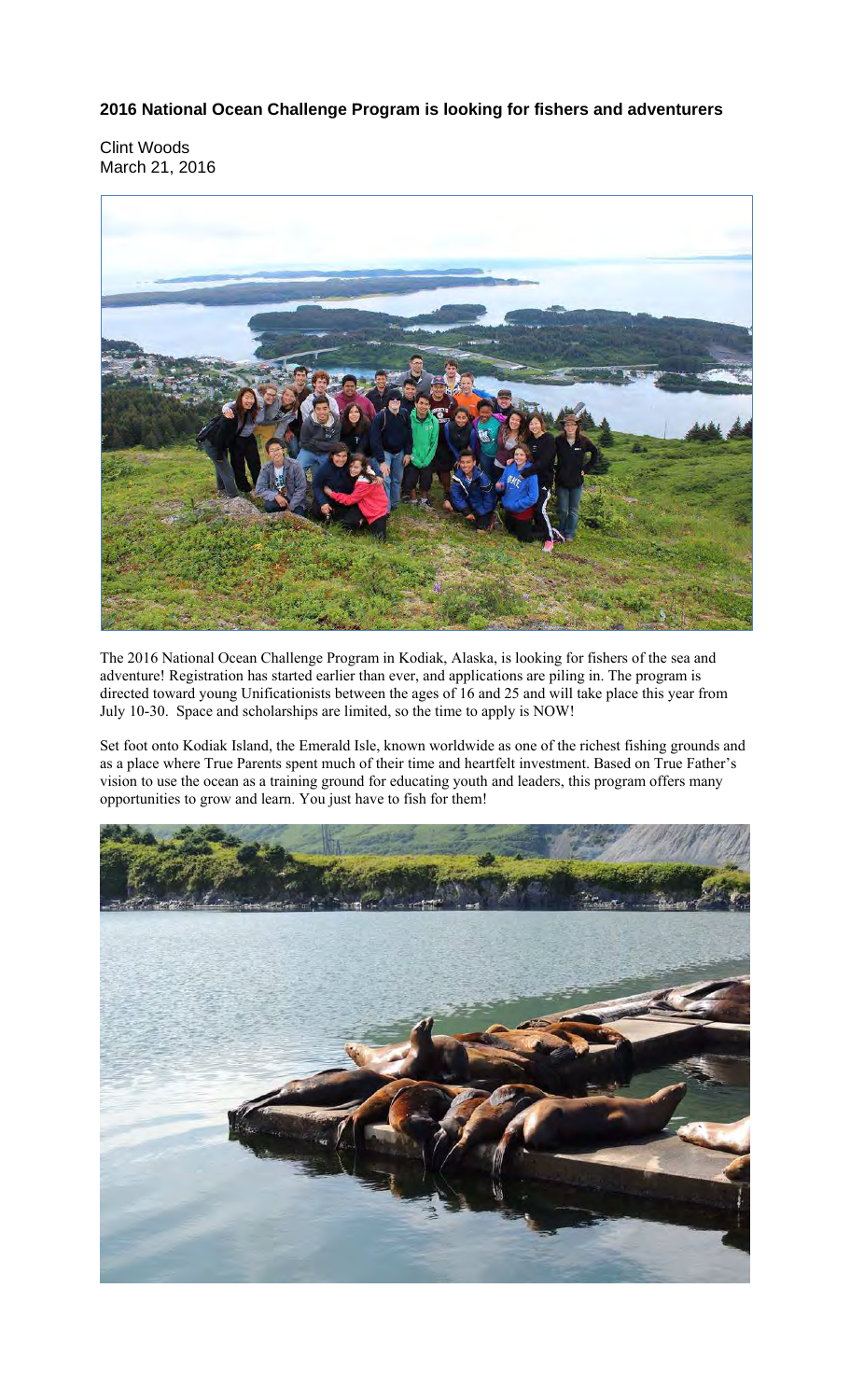During the program, participants will learn basic maritime skills, become certified in first aid/CPR, learn boating safety, explore the breathtaking nature, see a variety of land and marine wildlife, and, of course, go river and ocean fishing!



Learn the different species of salmon and how to reel in the elusive king salmon, give all your effort to pull up a giant halibut from the bottom of the ocean, and discover the fascinating assortment of fish and sea life that our Heavenly Parent created for us to marvel at and be amazed by.



Every morning participants attend a special *Hoon Dok Hwe* based on the Ocean Providence, giving them the opportunity to take hold of True Father's words and to utilize, apply and experience them firsthand as we step out the door and experience the things True Parents experienced on the ocean.

http://www.oceanchallenge.org/